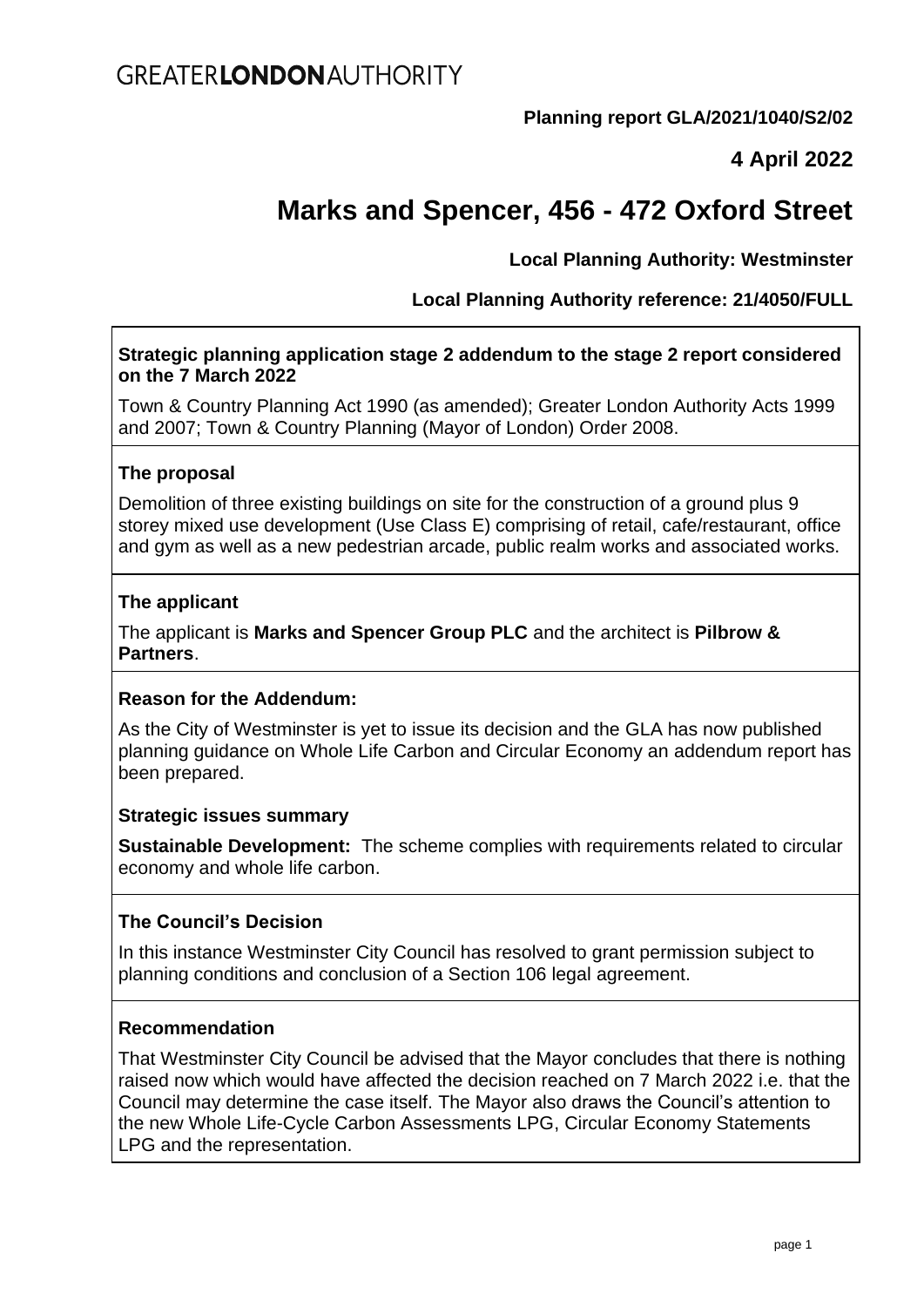# **Background**

1. Since the stage 2 decision on the 7 March the GLA has published its planning guidance on Whole Life Carbon (WLC) and Circular Economy and City of Westminster is yet to issue its planning decision. In light of this situation GLA officers consider it would be prudent to consider a further stage 2 report which would also allow consideration of a detailed report by Simon Sturgis examining the carbon emissions impacts of the proposed demolition.

## **Assessment**

- 2. This Mayor's WLC Assessments LPG and Circular Economy Statement LPG both require the retention and retrofitting of existing buildings to be prioritised. The Design & Access Statement submitted with the application demonstrates that the applicant considered the refurbishment of the three buildings on the site early in the project stage, as required by London Plan policy.
- 3. A 'heavy refurb' with retained facades at Orchard House was one option explored by the applicant; this was not considered feasible as the embodied carbon saving would have been immaterial, not to mention the lower operational energy performance when compared to a new build.
- 4. As an alternative to extensive demolition a 'lighter touch' refurbishment was also considered and it was determined that this approach would provide the maximum benefit regarding the reduction of embodied carbon. A comparison of the WLC emissions over a 60-yr period for the 'light touch' refurbishment against new build is contained in the WLC Assessment submitted with the application. The 'light touch' refurbishment scenario focuses on minimal repairs to the internal fabric, limited building services interventions, new internal partitions and finishes, and retention of the existing basement and frame with no structural interventions which provides carbon savings from the outset. It is envisaged that this refurbishment would occur every 5-10 years over the 60 year life of the proposal, with two major replacements.
- 5. According to the WLC Assessment, the 'light touch' refurbishment, though more efficient initially in terms of whole life carbon emissions, would become less efficient than a new build over the 60-yr period due to repeated refurbishment and maintenance, and poor operational energy performance.

## Simon Sturgis Report

6. The Mayor received a representation from Save Britain's Heritage in the form of a report prepared by Simon Sturgis. The report argues that the proposal is inconsistent with a positive architectural response to the climate crisis; the UK Government's 'net zero' legislation to reduce carbon emissions; GLA policies regarding the climate crisis, and prioritising retrofit; and, WCC's declaration of a climate emergency and policy statements for prioritising retrofit. It contends that when compared against a new build, a comprehensive retrofit is the best option.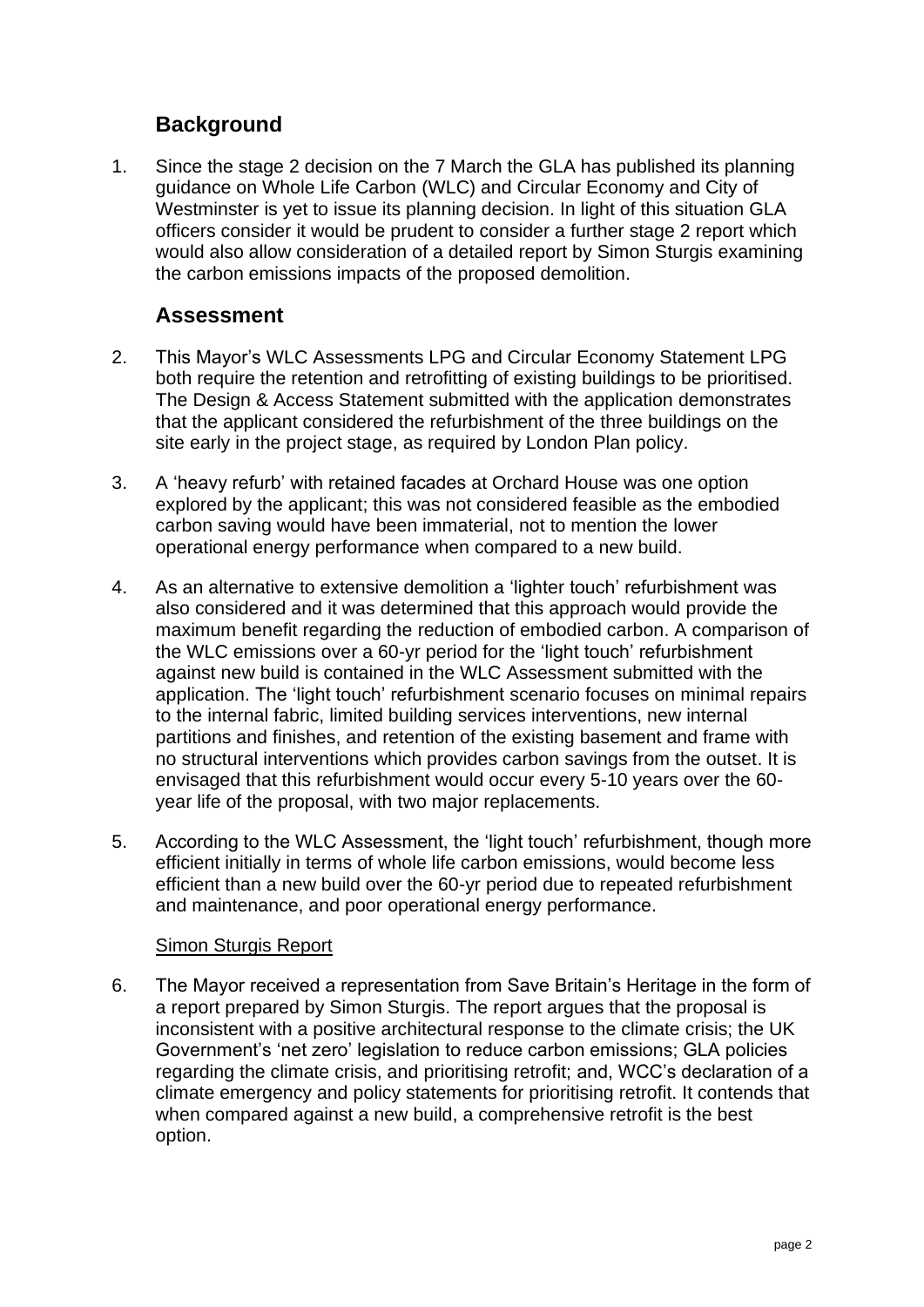- 7. In terms of architectural response, the report notes that the applicant's 'light touch' refurbishment scenario proposes no improvements in environmental standards and is not a long term or efficient (in material terms) alternative and is bound to suffer when compared to a new build. In examining the new build approach, the report acknowledges that there is insufficient detail in the submission to fully examine the whole life carbon position; but comments that excavation is a high carbon activity and a sustainable scheme would avoid extending further below ground level. It further questions the sustainability of the proposed facade, with a 30-year replacement cycle, since the existing facades have lasted for 90 years, 52 years and 36 years respectively with maintenance. The report also states that the construction of the new building is expected to release just under 40,000 tCO2e into the atmosphere, with the total embodied carbon cost over 60 years just under 53,000 tCO2e and the energy in use expected to be some 81,000 tCO2e. According to the report, BREEAM 'Outstanding' is not a suitable metric for meeting Government 2035 and 2050 Carbon Targets.
- 8. Referencing the 2019 amendment to the Climate Change Act of 2008, the 6th Carbon Budget (April 2021) and 'The Construction Playbook' (December 2020), the report states that the proposal represents an increase in carbon emissions rather than an improvement in line with the Government's requirements. It also notes that UK policy and Legislation is clear that Carbon Reduction is a key priority that affects all sectors of the economy and the requirement to reduce emissions by 78% by 2035 is particularly onerous.
- 9. Regarding London Plan Policy, it concludes that the application has not properly complied with Policy SI2 (Minimising greenhouse gas emissions), citing the requirement at Principle 1 under Table 2 of the then draft Whole Life-Cycle Carbon (WLC) Assessments LPG which states in part that *"[b]efore embarking on the design of a new structure or building, the retrofit or reuse of any existing built structures, in part or as a whole, should be a priority consideration as this is typically the lowest carbon option*." The report characterises the applicant's 'light touch' refurbishment as being inefficient, which inevitably shows the new build in a positive light when examined. It should be noted that there is a slight change in wording of this principle in the recently adopted WLC Assessment LPG, which now states: *"[r]etaining existing built structures for reuse and retrofit, in part or as a whole, should be prioritised before considering substantial demolition, as this is typically the lowest-carbon option*.*"*
- 10. On London Plan Policy SI7 (Reducing waste and supporting the circular economy), the report remarks that "*the most 'Circular Economic' action that should have been undertaken would have been to retrofit the existing buildings"*  and further notes that retrofitting was not mentioned in the applicant's Circular Economy Statement.
- 11. In assessing the application in the context of local policy, the report cites the Council's public commitment to tackling Climate Change, City Plan 2019-2040 and the Environmental Supplementary Planning Document.